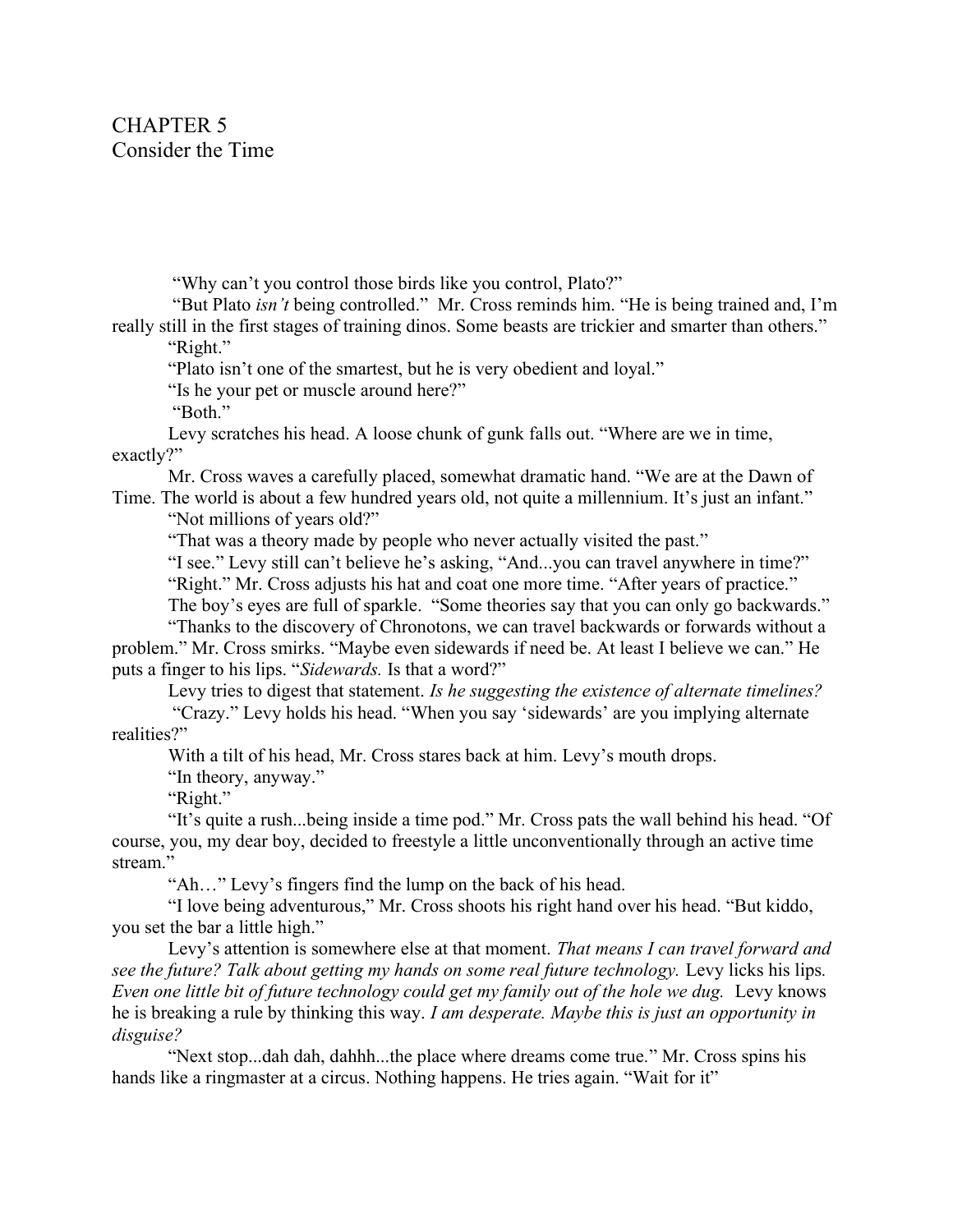The space outside the tunnel fills with that watery aquamarine color. Then with a pop, the elevator zips on a cushion of air, descending rapidly towards a pre-set destination.

Keep your eyes and ears open. Levy's mind races.

"I see you are excited about the possibilities of time travel."

"Yeah, but it's hard to adjust to this as reality."

Mr. Cross reaches above his head and taps some wafer-thin buttons. "I like your enthusiasm. Wonderbaar! Marvelous! That's a common trait in every dreamer."

Levy smiles, a real smile this time, and takes the comment as a compliment.

 "As King Sejong of Korea once said, 'The people are the roots of a nation, and the roots should be as strong as to create a peaceful nation.'" Mr. Cross stands a little taller. "He reminded my ancestors that it's the everyday people who make things happen. Don't forget that, Levy." Mr. Cross winks. "It's the underdogs who make the best heroes."

"Okay." They never make it into the history books, though.

Their momentum shifts. The elevator slows. A whoosh of air, a smell of some metallic gas, and they begin to move again. After a smooth spin, about a 45 degree turn this time, they are being propelled forward instead of down.

"Whoa." Levy puts out a hand to steady himself. He notices something unusual about the surface of the elevator. "Hey is this thing, transparent?"

Mr. Cross nods.

"What? It's one big bubble?" The elevator walls vibrate under Levy's fingertips.

"Chronotons are naturally spherical. It seems to be the way their molecules stack. almost like a living lattice. We have tried many times to configure other shapes, but we stopped trying to fight it."

"Huh."

"Like I said, you have to have an open mind around here."

"We must be traveling under the crater towards the hub. That's where I saw that spirelooking thing," he whispers. *I can't wait to get my hands on that technology*. Levy taps his fingertips together. His head and his heart are about to burst with excitement.

The darkness outside the elevator tube is broken by large boulders and layers upon layers of multicolored soils. They watch it all sail by the transparent walls. He rubs his fingers together. Okay. Dinosaurs, medieval castles, geodesic domes, all in one convenient location.

Mr. Cross is tinkering with his remote control. Using extremely deft fingers, he is rapidly shifting and sorting tiny holographic balls in a bluish green haze. Watching a man at his age working at that level of concentration made Levy a little jealous.

"So…what's the future really like?" The question burns to be asked. The elevator slows again. "What can you tell me?"

Mr. Cross slips his fingers along the remote, retracting the tiny holograms, each with a tiny pop. "That's a loaded question."

"It must be pretty advanced for you to accomplish all of this."

"We haven't regressed." Mr. Cross aims with a hand. "Always moving forward!"

"I am sure," Levy shrugs. "I guess I have seen too many post-apocalyptic movies and think the worst will happen."

"I guess that it will all depend on people's choices, won't it?" Mr. Cross replaces his remote in his pocket but pauses. "Let's just say the future has its own wildness that not everyone is ready to experience."

That's not cryptic at all. "That's scary."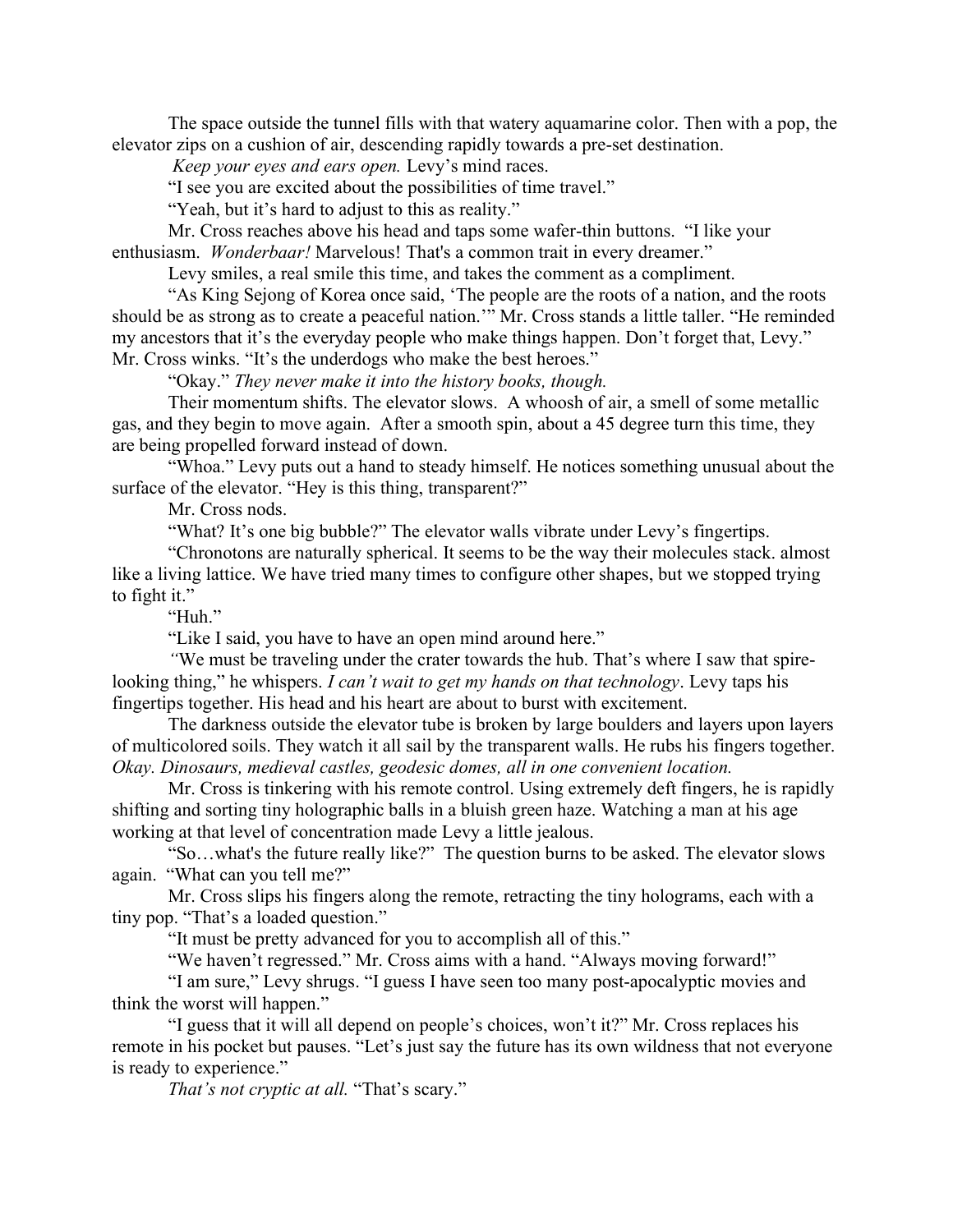Levy's hand grazes the surface of the elevator's internal wall. For the first time, he notices that the machine they are traveling in is not made of glass. It's some form of translucent material. He does a subtle sounding. The vibrations that come back to his fingertips suggest it is not stone, glass, or plastic. It has the subtle ring of something watery yet solid, plasma-ish. The texture suggests that it is light and incredibly strong. My fingers want to know more.

Mr. Cross is absorbed in his remote control. "You'll find out all about it when the time is right," he says dismissively.

This is tech candy. Levy touches his tongue and puts it quietly back in his mouth. Levy, you know what happens when you are tempted.

The craft slows dramatically as it enters a dark portion of the long tunnel.

Levy braces himself and holds tightly to a handle next him. He closes his eyes. Sometimes his fingers see things more clearly that way. Weird. It feels more organic and plantlike than anything. It has an unusual texture. It's almost like skin with goosebumps. He does notice a rounded network of Chronotons in a lattice formation running the length of the entire surface.

## FWOOOOOOHHH!

Another swish of air propels them forward. They bounce up and forward, and in a matter of seconds they are traveling at their former velocity.

Mr. Cross turns to answer Levy's inquiry from earlier. "Let's just say, Levy, that the future is not a perfect place." The man appears to choose his words carefully. "One perk, though, is that it makes coming back to places like this possible."

"Yeah, I agree." Looking forward, Levy sees a pinprick of light far ahead.

Mr. Cross speaks again, but it seems only to himself. "After all we have learned and all we have discovered, it's easy to forget—or we remember and trample over—the simple things in this life." Mr. Cross opens his arms as if embracing the spectacle before them.

As if on cue, they burst through the ground into the warm sunlight. The untamed prehistoric realm opens to receive them.

 "Holy crapola." Levy grips more tightly to the round handle. "Sorry, I have to watch my language."

"Young man, it still does it to me, too."

The momentary explosion of light makes Levy's eyes shift from the enthusiastic Mr. Cross to the breathtaking view unfolding before him. The elevator, as far as Levy can determine, runs on a shaft to the base of the crater. When it reaches the seal-level floor, the shaft comes up from underground like high-speed subway or train. They travel in an almost invisible tube with nothing to block the view.

"Now, I am in a dream." Levy raises his arms enjoying the ride.

The soft pink sky, cloudless and calm, is a background for the mountainous cliffs and lush terrain above the encircling crater. Along the floor of the crater there are more shades of red, orange, and yellow in the surrounding rock than Levy thought existed.

"For being such a massive meteorite that destroyed so much upon impact," Mr. Cross explains, "it left a wealth of natural beauty in its wake."

"Yeah, Dad would be wiping his lips if he got a chance to see this firsthand. That's his kind of candy." Levy imagines his dad wanting to explore the cracks and caverns, the clay and sand plateaus.

"Seeing is believing, right?" "Yeah."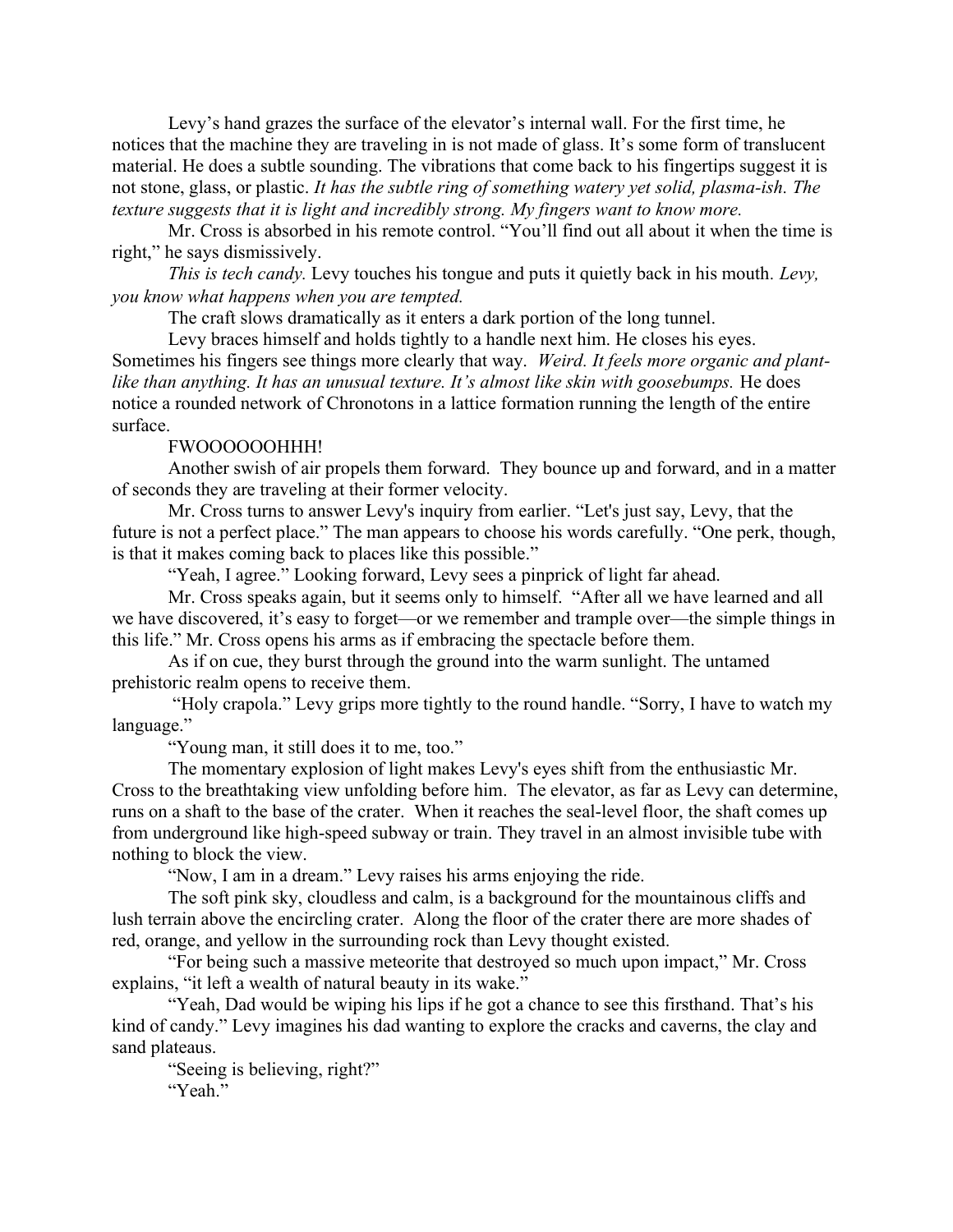However, within minutes, the landscape does another about-face. Someone had begun a massive construction project in the middle of nowhere. The circular aquamarine tiles that Levy had seen from above began to zip by, row after endless row.

They cover the floor of the crater but end about three or four hundred yards from the dome in the center. Here and there vegetation grows. Like lone sentinels, huge conifers and pines zip past them. There isn't any particular order or design. Life appears to have sprouted up amidst the technology that uprooted or covered it.

Nature is always fighting human invasion. I wonder who will win in this battle? That reminds Levy of the color of the sky. "Did something happen?" His voice grows timid of the subject. "Was it the meteor that changed everything?" He digs his thumb down into his hand. "Is that why the sky is pink?"

"No." Mr. Cross gently nudges him. "Don't you know about the *first* Earth?"

Levy passes a hand over his head. "No clue."

"Before Noah's flood, ah, you do know about that, right?"

"Yes, c'mon, everyone knows about that." Levy then inquires, "But what did it do?"

"Before the great flood that devastated the entire face of the planet, Earth was a much different place." Mr. Cross adjusts his hat. "We could refer to it as Earth One."

"Mr. G.Q did say something about the at one time the whole planet had one temperature." Levy knits his brow, "So, does that mean there are no ice caps or deserts?"

"As far as we can tell, it's all pretty uniform planet-wide." Mr. Cross shakes his remote. "My Chesters are still investigating, though."

"I think I have heard something about Earth 'One' having had two atmospheres. It was similar to how the planet Venus has a vapor cloud."

"Okay, right… except ours is obviously breathable and habitable to life as we know it." Mr. Cross waves him on, "what would cause the sky to look differently, professor?"

Levy ponders that. "I feel like I am in school"

Mr. Cross puts his hand on Levy's shoulder. "Seeing things first-hand is the best learning there is."

"Is the pink caused from the refraction of light off the atmosphere?"

"Light reflects differently off a vapor cloud, causing the sky to have this pink hue."

Mr. Cross interjects with a well-placed finger, "Sort of like a thick mist above the atmosphere." Levy rubs his fingertips. "Ah."

"You have to think like a time traveler would, Levy."

"More information please."

"The earth we are standing on *now* has two atmospheres." Mr. Cross becomes very animated. "That was why things were bigger."

"Gotcha."

"When the atmosphere changes, it changes everything."

Levy arches an eyebrow. "Hey, wait." He holds up his hand, "Is that why people a long time ago lived longer lives?"

"Bingo." Mr. Cross puffs out his chest. "Don't you see what this could mean for oldtimers like myself? I don't know about you, but I feel great."

The light bulb clicks on. "Whoa. Are you saying that if someone stayed around here long enough—?"

"—They might be healthier, possibly live longer, who knows?" Mr. Cross grins from earto-ear.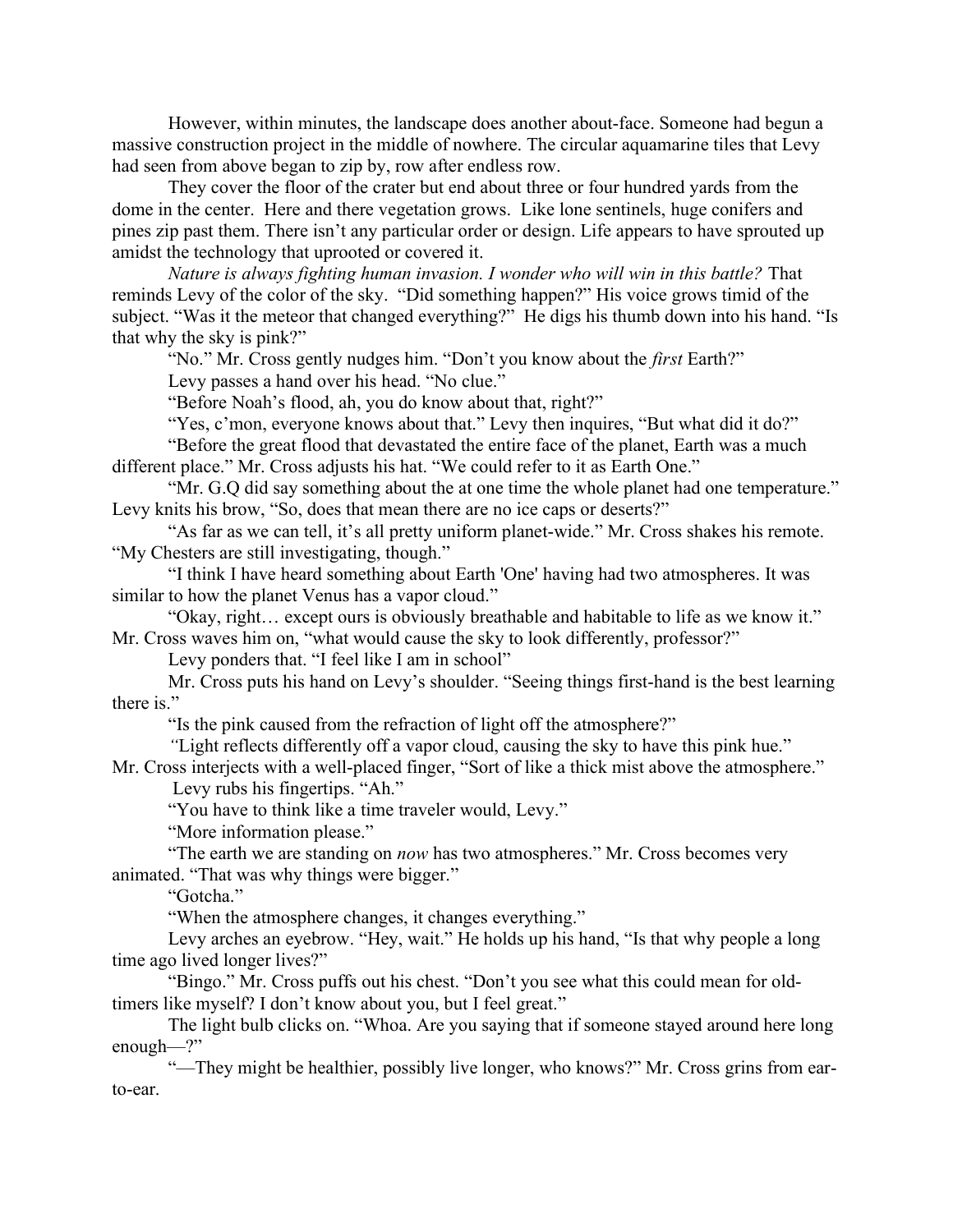"How long have you been living here?"

Mr. Cross purses his lips. "Three years next month."

Levy raises his eyebrows. "Do you feel any different?"

Mr. Cross side steps the question. "You might very well be staying around long enough to see for yourself."

"What?" Levy processes that. "So, anyone traveling back here in time will experience a slower aging process?"

"Essentially." He pauses. "If given enough outside exposure."

"Holy…" Levy tries to watch his language. "cow."

Mr. Cross lifts a finger. "Talk about getting more time to accomplish things."

Yeah, that sounds just what I need. More time. Levy furrows his brow. Wait, what did he say about being here for a while?

"That's why I am out of that confining lab as much as possible."

"This is amazing." A shadow falls across their path, and Levy looks up to see its source. It's the spire. He watches the elegant shape move effortlessly. It's slowly turning as if being positioned for a task. Its shadow reminds Levy of the second hand on the face of the most enormous clock he has ever seen. He swallows. "The giant clock is everywhere."

"Hmm," Mr. Cross stares at the object along with Levy. "I thought it was still under repair. What are they up to?" He realizes he was speaking out loud and replaces his frown with his genial grin.

The elevator pod effortlessly speeds over its glassy expressway. Their course curves up slightly towards the massive edifice. It glides in for a soft landing on an unseen landing pad. A whine and a few other distinct sounds tell Levy that his magical ride has come to an end.

He rubs his hands together in great anticipation. One small step for me... Levy takes a nervous swallow. It's like getting to the front of the line for an amusement ride that I've been waiting hours to ride. I just don't know what's coming down the track.

Mr. Cross straightens his coat and resets his fedora at an angle. "I think you'll like this. I am pretty sure you will, Levy."

"Great." Levy looks down and notices, to his embarrassment, that he has left a circle of lime-colored mud on the otherwise pristine floor. Really classy, messy dork.

Mr. Cross rests his hand above the door pad. In a quiet movement, he traces the pad, hesitating for some reason in anticipation for whatever is next.

*My palms itch. Something is up.* Levy's fingers are ready to learn and analyze. "I wouldn't have believed it an hour ago, but since I can't figure all of this any other way..." Levy trails off and the door peels back, receding into the circular door frame. It all happens so fast that Levy isn't sure that the elevator has come to a complete stop.

"It was a fluke! A lightning bolt right out of a clear blue sky, utterly preposterous! I still don't believe it!" exclaims a chunky thirty-something- year-old bald-headed man. He practically falls into the round chamber, jabbering the moment the elevator door opens.

Even though something was obviously messed up, Levy can't help but snicker. I love his very proper English accent. It just makes someone seem smarter for some reason.

"Mr. Buckley."

"I've never seen anything like it before, Mr. Cross! There was no way anyone could have foreseen it."

Mr. Cross holds up his hand a number of times in a motion of silence. "Mr. Buckley." Somebody is upset.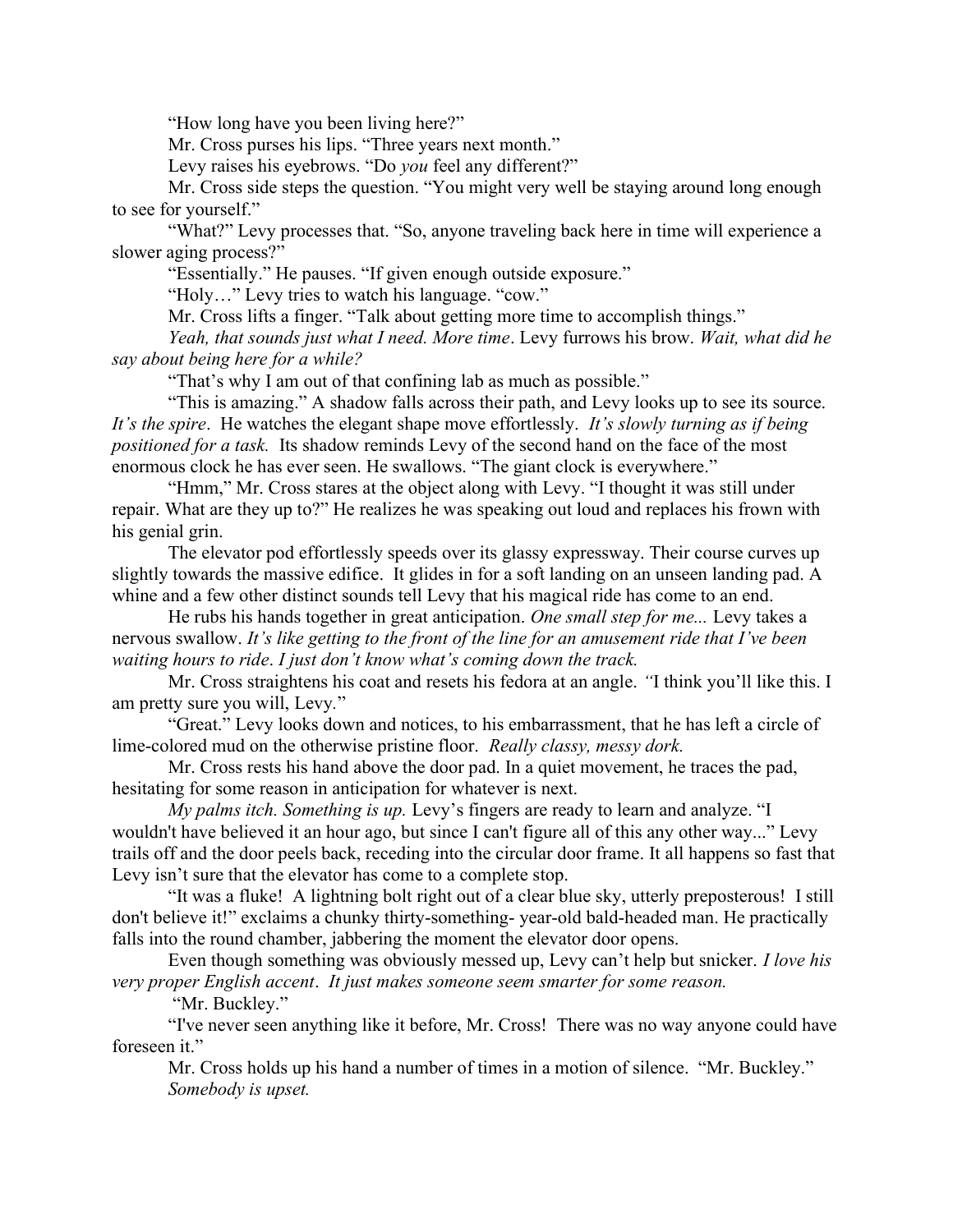"Yes, Sir?"

Mr. Cross places three deft fingers on the short man's thick shoulder. "Take a breath, my dear friend: one, two, and three."

The portly man does so. "Ho, ho, hooo." His chucky face wobbles as he exhales.

"Now, are you relaxed, Edwin?" He places a large thin hand on the larger man's chest.

"Yes, better." The man wipes his sweaty brow with a damp well-used handkerchief. Mr. Buckley nods his head slightly.

Mr. Cross wafts the air around them. "Breathing is good. It calms the nerves and the soul."

"Yes, sir" Mr. Buckley exhales. "I will try my best."

"Good?"

"Good."

"I have a bit of a surprise for you, old friend." Mr. Cross claps his hands together. "Good news would be...*good* right about now."

"That's what I am the bearer of," Mr. Cross announces calmly to the rotund man. He steps out of the lift and motions for Levy to follow. Mr. Buckley pulls a pair of round goldrimmed glasses from his shirt pocket and places them on his round, rubbery nose.

"Our next guest has arrived."

"Oh, thank God. He appears uninjured." Mr. Buckley taps his forehead and extends his hand. "We have not lost a traveler yet." He whispers out of the side of his mouth. "This one might have been the first."

Levy takes his hand firmly.

"It is a pleasure, eh, an honor to make your acquaintance, ah…is it Master or Great Prophet or just plain Moses?" He side-glances at Mr. Cross. "Would you do the pleasure of translating my greeting?" He seems to ignore Levy's muddy and smelly appearance.

Why does everyone insist on using my middle name?

Mr. Cross then begins to speak in that odd language he used earlier.

Mr. Buckley begins asking Levy a number of questions but it's the same weird tongue. Levy nods, not understanding one word.

The man reaches forward and touches the fabric on Levy's fatigue-patterned pajama top. Most of the mud has dried, but he is green and brown all over.

"Hmmm, the Egyptians were even more advanced than we were led to believe," he mumbles under his breath. "This fabric is remarkably knit, almost as if it was made by machine." Mr. Buckley looks shocked.

"The Egyptians did perform brain surgery and designed the pyramids, after all," Mr. Cross reminds him. "Their ingenuity was renown." He suppresses a snicker with his hand.

I don't know what language they are speaking, but they are talking about me, I am sure of it.

Mr. Buckley sticks out his lip. "It's not unlike how clothing was fabricated before the early 21st century. Remarkable, completely remarkable."

"Remarkable indeed," Mr. Cross guffaws.

"What?" Mr. Buckley's head bobs from Levy to the smirking Mr. Cross, without getting the clue. With a disapproving eye, Mr. Buckley squints. "Sir, is there some other inside joke that you aren't sharing with me?"

"Do I pull that many pranks on you, old friend?"